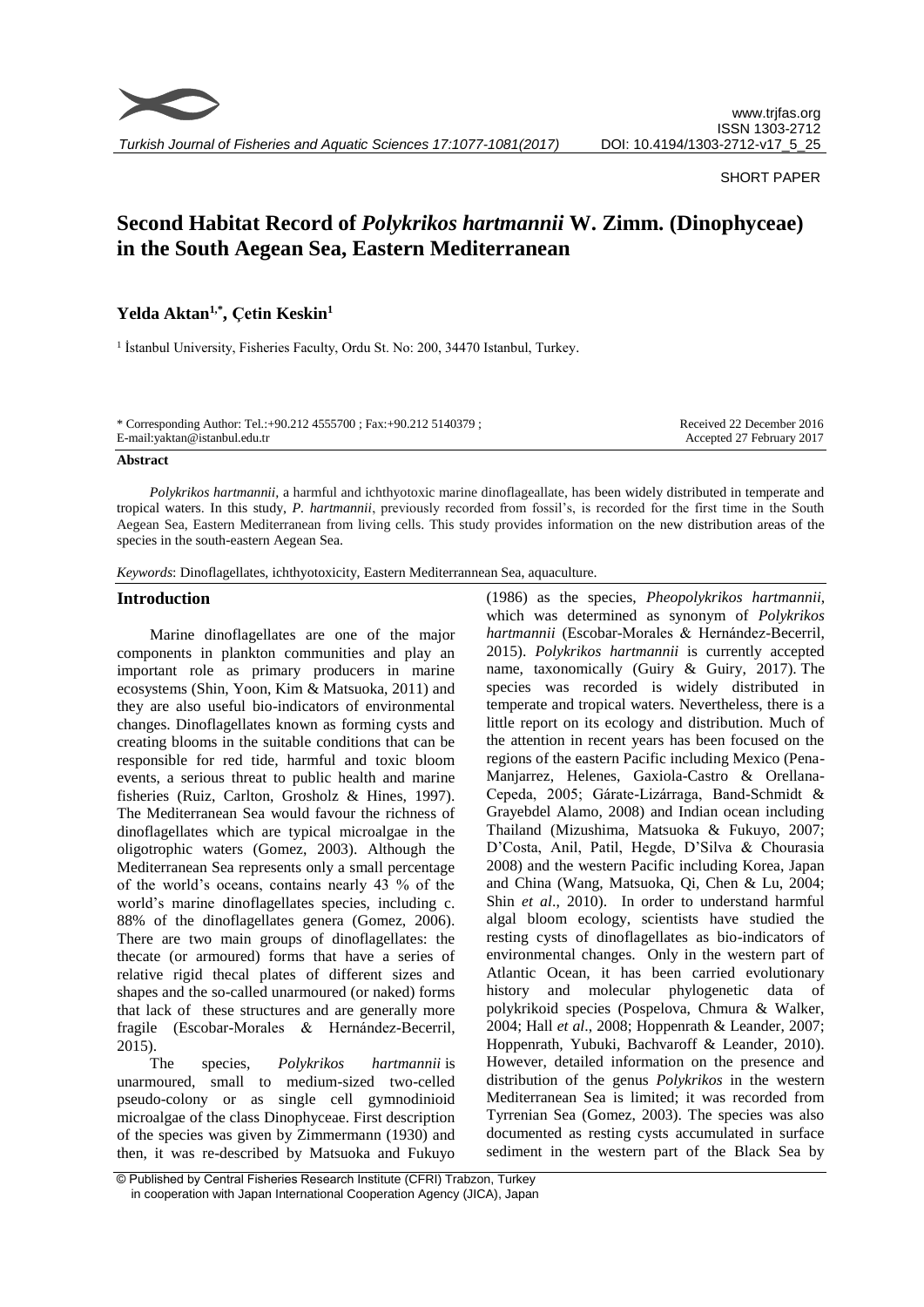Moncheva (2015) and the Sea of Marmara (Gemlik Bay) by Balkıs, Balci, Giannakourou, Venetsanopoulou & Mudie (2016), in which upper layer is characterised by the waters coming from the Black Sea (Figure. 1).

This study presents first documentation of the occurrence of *Polykrikos hartmanni* in the Eastern Mediterranean Sea. It contributes to the species richness, and supplies new information about spreading new areas of *P. hartmannii* in the Mediterranean Sea, especially for; Turkish water along the South Aegean Sea.

## **Material and Methods**

## **Study Area**

The sampling area is located in Güllük Bay in the eastern part of the South Aegean Sea (Eastern Mediterranean). The rapid growth of fish farming and tourism has been paralleled by the very rapid urbanization of the coastal zone at the bay located in the province of Muğla, which is the most important marine aquaculture centre of Turkey and contributes to the marine aquaculture production with 35.63%, and contributes economically 47.27%. (Yucel-Gier*,*  Pazi & Küçüksezgin, 2013; Yıldırım & Okumuş, 2004).

The anthropogenic and natural pressures affect the marine ecosystem and thus the regional economy. Eutrophication risk and various pollutants in Güllük Bay are the result of multiple anthropogenic activities; including domestic waste waters, agriculture run off, tourism, aquaculture, port activities, ballast waters, and introducing the exotic species. As a result of these anthropogenic pressures, symptoms of the decline of the water quality and increasing eutrophication were recorded in the coastal areas of the region (Aktan, 2011; Aktan & Topaloğlu, 2011). In recent years, the region has characterised by mass mortality of fish associated with decreases in water temperature in the winter period (Birincioğlu, Aydoğan & Avci, 2013) and it caused serious economic losses in the aquaculture industry.

#### **Sampling and Identification of the Species**

Water samples for phytoplankton analysis were collected using plastic flasks in January 2008 during the high mortality events of fish from marine aquaculture area at Güllük Bay in the South Aegean Sea (Figure. 2). Some of the samples are fixed with neutralized formalin (4%). Microscopic studies were made on unfixed-living and fixed material with a Nikon TE2000U inverted microscope at X400 magnification. Identification of *Polykrikos hartmannii* was performed on living samples and based on general characteristics such as shape, size, motility of cells, colour of chloroplasts (Hulburt, 1957; Steidinger & Tangen, 1995; Escobar-Morales & Hernández-Becerril, 2015; Hoppenrath *et al.,* 2010). Identified taxa were controlled with the check-lists (Koray, 2001; Balkıs, 2004) for the distribution in Turkish seas and also with current literature. Preserved samples were also used to search for certain details and relative abundances were determined in subsamples (Utermöhl, 1958). Water temperature was measured with a thermometer. The samples for nutrients were kept frozen (-20°C) until analysis in the laboratory spectrophotometrically according to Parsons, Maita & Lalli (1984).

## **Results and Discussion**

The first observation of *Polykrikos hartmannii* in the South Aegean Sea was recorded at 10°C in January 2008, but it did not play an important role in terms of density and not form a bloom. During the sampling period, in terms of abundance and the number of species, diatoms were the most important group, followed by dinoflagellates. *Cheatoceros* spp., *Leptocylindrus minimus* Gran, and *Skeletonema costatum* (Grev.) Cleve were the main dominant species from diatoms. Dissolved nutrient concentrations were recorded as average 2.15±1.27  $\mu$ gl<sup>-1</sup> P for reactive phosphate; 5.38±0.85  $\mu$ gl<sup>-1</sup> N for the inorganic nitrogen (addition of nitrate nitrogen, nitrite nitrogen and ammonium nitrogen).

Identification of *P. hartmannii* was performed on living samples. The size of cells was  $82 \pm 3\mu m$ long and 46±2µm wide and it has a characteristics shape of cells with cylindrical body and numerous small circular yellow-brown chromatophores in the pseudocolonial cells (Figure. 3).

*P*. *hartmannii* are common dinoflagellates reported from different geographical regions and it forms resting cysts in their life cycle during unfavourable conditions (Figure. 1). When the environmental conditions are favourable, cysts may germinate and may form bloom. Resting cysts of *P*. *hartmannii* was recorded in surface sediment of the Gulf of Gemlik, the Sea of Marmara (Balkıs *et al*., 2016). In the present study, first record of the vegetative cells of *P. hartmanii* was given from southeastern Aegean Sea. Previous studies related to the presence and distribution of this species has been usually focused on their resting cysts in generally. Identification of vegetative cells of unarmoured dinoflagellates is difficult due to their delicate forms and studies performed on fixed samples do not provide adequate accuracy. Systematic studies mostly require living samples and/or particular techniques and protocols such as use of scanning/transmission electron microscopy, molecular sequencing, etc. (Larsen & Nguyen, 2004; Escobar-Morales & Hernández-Becerril, 2015).

Algal blooms in coastal marine area are an increasing problem and significant threat to human health, marine ecosystems and resources (including effects on aquaculture and tourism) all over the world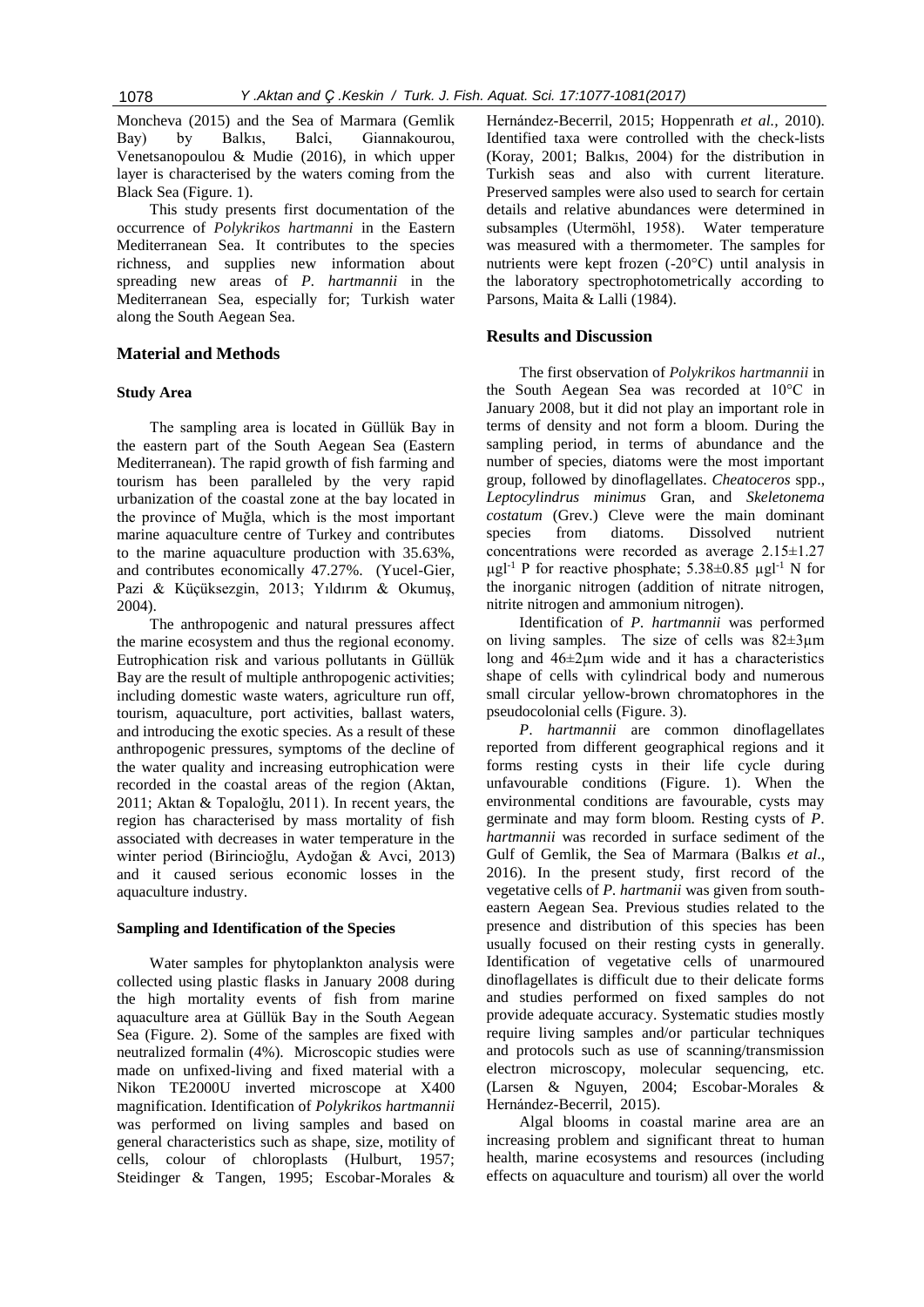

**Figure 1.** Distribution of *Polykrikos hartmannii* in the world seas: Symbols are indicated vegetative cell (▼), resting cyst (●) and first vegetative cell record from the Aegean Sea (Eastern Mediterranean) in the present study (\*). (According to Chatton, 1933; Hulburt, 1957; Matsuoka & Fukuyo, 1986; Nehring, 1997; Lee, Kim, & Lee, 1998; Morquecho *et al*., 2003; Badylak & Phlips, 2004; Wang *et al*., 2004; Pena-Manjarrez *et al*., 2005; Fujii and Matsuoka 2006; Mizushima *et al.,* 2007; D'Costa *et al*., 2008; Shin *et al*., 2010; Hoppenrarth *et al*., 2010; Shin *et al*., 2011; Srivilai, Lirdawitayaprasit & Fukuyo, 2012; Tang *et al*., 2013; Garate - Lizargara, 2014; Moncheva, 2015; Escobar-Morales & Hernández-Becerril, 2015; Balkıs *et al*.,2016).



**Figure 2.** Location of the records of *P. hartmannii* in Güllük Bay in the south Aegean Sea.



**Figure 3.** Vegetative pseudocolonial cells of *P. hartmannii* from Güllük Bay in the South Aegean Sea. Arrow indicates the visible border between the cells. Scale bars are 10µm.

(Okaichi, 2003; Giacobbe *et al.*, 2007; Hernandez-Beceril *et al.*, 2007; Ferrante, Sciacca, Fallico, Fiore & Conti, 2013). They occur as a result of complex interactions of environmental factors. They develop in response to favourable conditions such as increasing nutrient inputs, chancing hydrodynamism for cell growth and accumulation (Hall *et al.*, 2008; Basterretxea, Garcés, Jordi, Angles & Masó, 2007).

There are some records on blooms of the *P*.

*hartmannii* and its toxicity from the Atlantic ocean in the warm seasons (when water temperatures generally exceeded 25°C) (Gárate-Lizárraga, 2013; Badylak & Phlips, 2004; Tang, Harke & Gobler, 2013). As for the present study, sampling area has been characterized by high freshwater inputs by the river after severe rainfall in winter period. Low water temperature cannot provide a suitable environment for the growth of this species. Low water temperature (10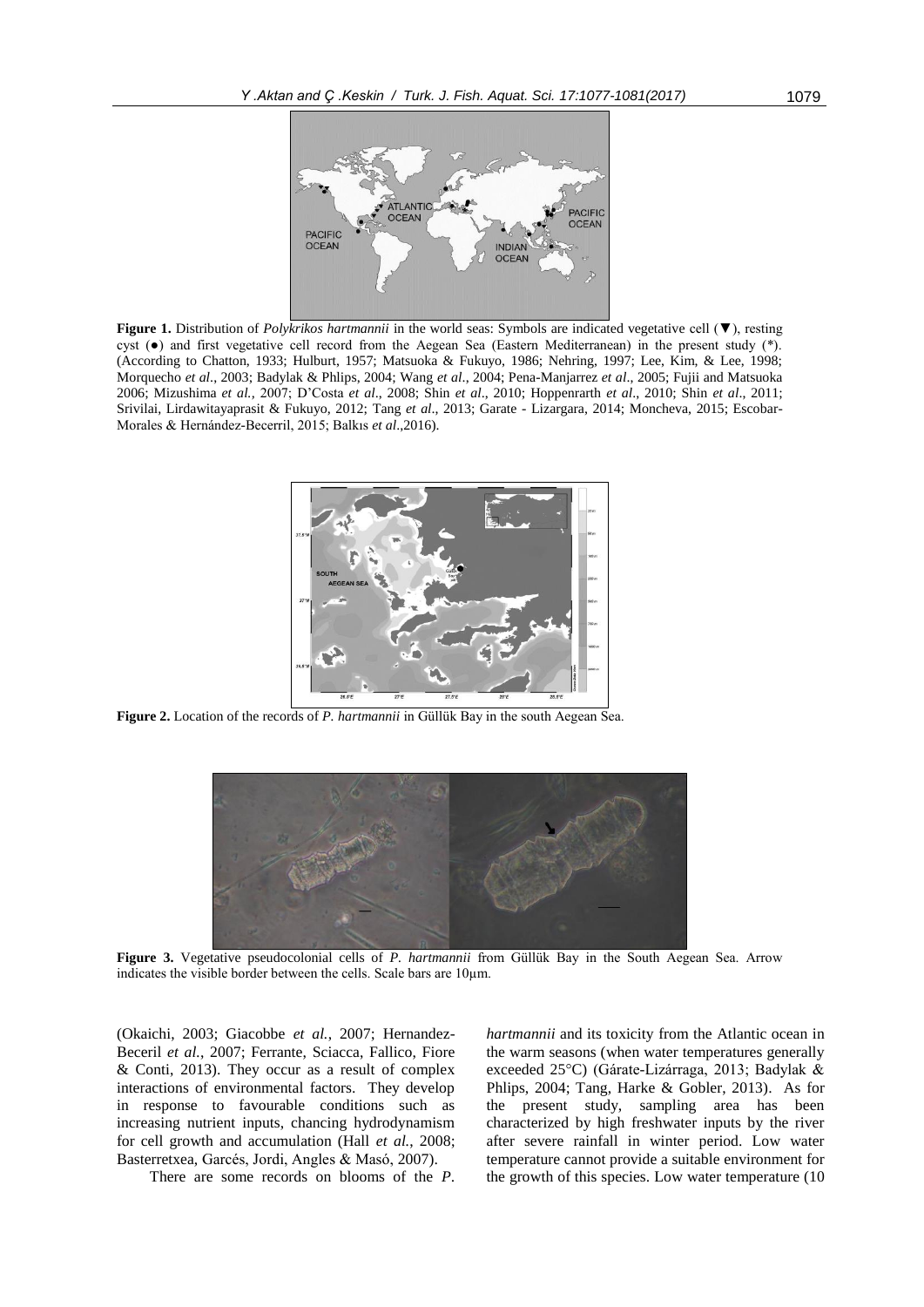°C) may be limited growth of the species.

*P. hartmanii* has been referred as a harmful and ichthyotoxic species in the literature, but limited toxicity studies are available although it is widely distributed all over the world seas. Acute ichthyotoxicity of *P. hartmannii* to juvenile sheepshead minnows (*Cyprinodon variegates* Lacepède, 1803) was given from the Atlantic Ocean by Tang *et al*. (2013). Considering the natural and anthropogenic pressures on the region, the presence of this species represent a potential risk due to the ichthyotoxicity and potential harmful effect of massive blooms, ecosystem and human health as well as local economy (i.e. tourism and fish farms). The record of this species contributes to the knowledge on the existence and spreading areas of new species, which is important in terms of the ecological and economical management of the resources along the coastal areas in the south-eastern Aegean Sea.

## **References**

- Aktan, Y. (2011). Large-Scale Patterns in Summer Surface Water Phytoplankton (Except Picophytoplankton) in the Eastern Mediterranean. *Estuarine, Coastal and Shelf Science*, 91, 551-558. http://dx.[doi.org/10.1016/j.ecss.2010.12.010](http://dx.doi.org/10.1016/j.ecss.2010.12.010)
- Aktan, Y., & Topaloğlu, B. (2011). First Record of *Chrysophaeum taylorii* Lewis&Bryan and Their Benthic Mucilaginous Aggregates in the Aegean Sea. *Journal of Black Sea/Mediterranean Environment*, 17 (2), 159-170.
- Badylak, S., & Phlips, E. J. (2004). Spatial and Temporal Patterns of Phytoplankton Composition in a Subtropical Coastal Lagoon, the Indian River Lagoon, Florida, USA. *Journal of Plankton Research,* 26, 1229–47. http://dx.doi.org/10.1093/plankt/fbh114
- Balkıs, N. (2004). [List of Phytoplankton of the Sea of](http://dergipark.ulakbim.gov.tr/jbme/article/view/5000144512)  [Marmara.](http://dergipark.ulakbim.gov.tr/jbme/article/view/5000144512) *Journal of Black Sea/Mediterranean Environment*, 10, 123-141.
- Balkis, N., Balci, M., Giannakourou, A., Venetsanopoulou, A., & Mudie, P. (2016). Dinoflagellate Resting Cysts in Recent Marine Sediments from the Gulf of Gemlik (Marmara Sea, Turkey) and Seasonal Harmful Algal Blooms. *Phycologia,* 55 (2), 187–209. http://dx.[doi.org/1](http://dx.doi.org/10.1016/j.ecss.2010.12.010)0.2216/15-93.1
- Basterretxea, G., Garcés, E., Jordi, A., Angles, S., & Masó, M. (2007). Modulation of Nearshore Harmful Algal Blooms by *in situ* Growth Rate and Water Renewal. *[Marine Ecology Progress Series](https://www.researchgate.net/journal/0171-8630_Marine_Ecology_Progress_Series)*, 352, 53-65.
- Baula, I.U., Azanza, R. V., Fukuyo, Y., & Siringan F.P. (2011). Dinoflagellate Cyst Composition, Abundance and Horizontal Distribution in Bolinao, Pangasinan, Northern Philippines. *Harmful Algae,* 11, 33–44. http://dx.[doi.org/1](http://dx.doi.org/10.1016/j.ecss.2010.12.010)0.1016/j.hal.2011.07.002
- Birincioğlu S.S., Aydoğan, A., & Avci, H., (2013). Pathological Investigations of Winter-Like Disease in Cultured Sea Breams (*Sparus aurata*). *Kafkas Universitesi Veteriner Fakültesi Dergisi.* 19 (2), 343- 346.
- Chatton É. (1933). *Pheopolykrikos beauchampi* nov. gen., nov. sp., Dinoflagellé Polydinide Autotrophe, dans L'étang de Thau. *Bulletin de la Societe Zoologique de France*, 58, 251–254.
- D'Costa P.M., Anil, A.C., Patil, J.S., Hegde, S., D'Silva, M.S., & Chourasia, M., (2008). Dinoflagellates in a Mesotrophic, Tropical Environment Influenced by Monsoon. *Estuarine, Coastal and Shelf Science*, 77 (1), 77-90.
- Escobar-Morales, S., & Hernández-Becerril, D.U. (2015). Free-living Marine Planktonic Unarmoured Dinoflagellates from the Gulf of Mexico and the Mexican Pacific, *Botanica Marina*, 58 (1), 9–22. http://dx.[doi.org/1](http://dx.doi.org/10.1016/j.ecss.2010.12.010)0.1515/bot-2014-0049.
- Ferrante, M., Sciacca, S., Fallico, R., Fiore, M., & Conti, G.O. (2013). Harmful Algal Blooms in the Mediterranean Sea: Effects on Human Health. 2: 587, http://dx.[doi.org/1](http://dx.doi.org/10.1016/j.ecss.2010.12.010)0.4172/scientificreports.587
- Fujii, R., & Matsuoka, K. (2006). Seasonal Change of Dinoflagellates Cyst Flux Collected in a Sediment Trap in Omura Bay, West Japan. *Journal of plankton Research*, 28 (2), 131–147.

http://dx.[doi.org/1](http://dx.doi.org/10.1016/j.ecss.2010.12.010)0.1093/plankt/fbi106

- Gárate-Lizárraga, I., Band-Schmidt, C.J., & Grayebdel Alamo, T. (2008). *Myrionecta, Gyrodinium* and *Katodinium* Bloom in Gulf of California. *Harmful Algae News,* 37, 6–7.
- Gárate-Lizárraga, I. (2013). Bloom of *Cochlodinium polykrikoides* (Dinophyceae: Gymnodiniales) in Bahía de La Paz, Gulf of California. *Marine Pollution Bulletin*, 67, 217–222.

http://dx.[doi.org/1](http://dx.doi.org/10.1016/j.ecss.2010.12.010)0.1016/j.marpolbul.2012.11.031

- Gárate-Lizárraga, I. (2014). Proliferation of *Levanderina fissa* and *Polykrikos hartmannii* (Dinophyceae: Gymnodiniales) in Bahía De La Paz, Gulf of California, México. *CICIMAR Oceánides*, 29 (2), 25- 35.
- Giacobbe, M.G., Penna, A., Gangemi, E., Masò, M., Garcès, E., Fraga, S., Bravo, I., Azzaro, F., & Penna, N. (2007). Recurrent High-Biomass Blooms of *Alexandrium taylorii* (Dinophyceae), a HAB Species Expanding in the Mediterranean Sea. *Hydrobiologia*, 580, 125-133.
- Gomez, F. (2003). Checklist of Mediterranean Free-Living Dinoflagellates. *Botanica Marina,* 46, 215–242.
- Gomez, F. (2006). Endemic and Indo-Pacific Plankton in the Mediterranean Sea: A Study Based on Dinoflagellate Records. *Journal of Biogeography,* 33, 261–270.
- Guiry, M.D. & Guiry, G.M. (2017). *AlgaeBase*. World-wide Electronic Publication, National University of Ireland, Galway. http://www.algaebase.org; searched on 03 January 2017.
- Hall, N.S., Litaker, R.W., Fensin, E., Adolf, J.E., Bowers, H.A., Place, A.R., & Paerl, H.W. (2008). Environmental Factors Contributing to the Development and Demise of a Toxic Dinoflagellate (*Karlodinium veneficum*) Bloom in a Shallow, Eutrophic, Lagoonal Estuary. *Estuaries and Coasts*, 31, 402–418.
- Hernández-Becerril, D.U., Alonso-Rodríguez, R., Álvarez-Gongora, C., Barón-Campis, S.A., Ceballos-Corona, G., Herrera-Silveira, J., Meave del Castillo, M.E., Juárez-Ruíz, N., Merino-Virgilio, F., Morales-Blake, A.R., Ochoa, J.L., Orellana-Cepeda, E., Ramírez-Camarena, C., & Rodríguez-Salvador, R. (2007). Toxic and Harmful Marine Phytoplankton and Microalgae (HABs) in Mexican Coasts. *Journal of Environmental Science and Health*, Part A, 42, 1349– 1363.